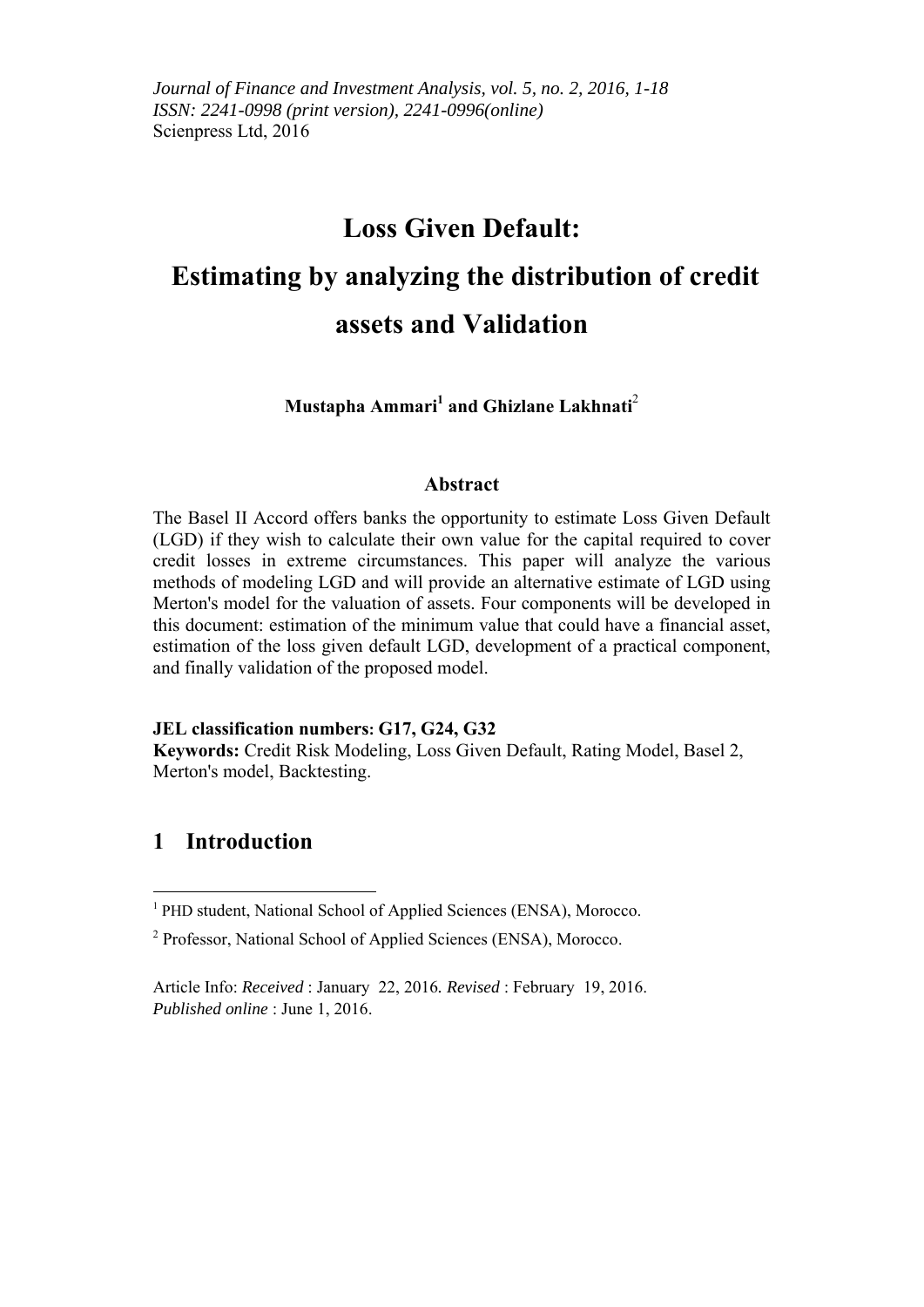Loss Given Default (LGD) is one of the most crucial key parameters needed to evaluate the expected and unexpected credit losses necessary for credit pricing as well as for calculation of the regulatory Basel requirement. While the credit rating and probability of default (PD) techniques have been advancing in recent decades.

A lot of focus has been devoted to the estimation of PD while LGD has received less attention and has at times been treated as a constant. Das and Hanouna noted in 2008 that using constant loss estimates could be misleading inasmuch as losses vary a great deal. According to Moody's 2005 findings; average recovery rates, defined as 1- LGD, can vary between 8% and 74% depending on the year and the bond type. For sophisticated risk management, LGD undoubtedly needs to be assessed in greater detail.

If a bank uses the Advanced IRB approach, the Basel II Accord allows it to use internal models to estimate the LGD. While initially a standard LGD allocation may be used for The Foundation Approach, institutions that have adopted the IRB approach for probability of default are being encouraged to use the IRB approach for LGD because it gives a more accurate assessment of loss. In many cases, this added precision changes capital requirements.

This paper is formulated into two sections:

The theoretical section, which has highlighted the overall LGD estimation models in recent decades as well as a theoretical model proposed by way of:

- Calculating the minimum value that could be an asset for T based on the Merton model.
- Elaborating a mathematical development to estimate LGD calculated using the minimum value.
- A detail will be provided in the model developed to specify the LGD formula in the case of a single asset then again in the case of several assets.

The Practical Section, which includes:

- An application made according to the proposed model using actual data from a Moroccan bank. This application will be done in two cases: single asset then again in several assets to highlight the effect of the correlation of assets that could minimize LGD rates.
- A Backtesting program will be conducted to check the estimated power of the proposed model.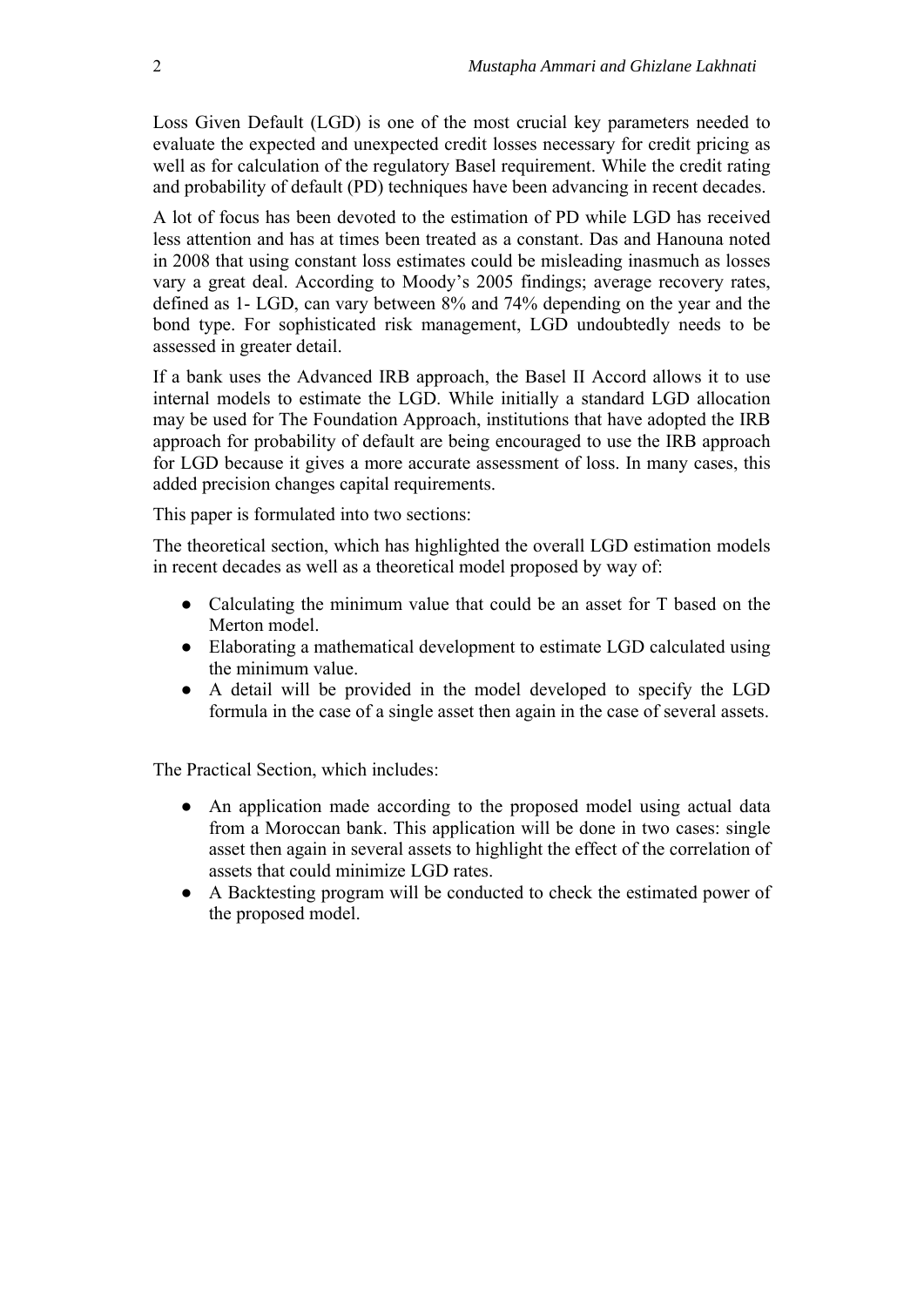## **2 Literature Review of LGD Estimation Models**

LGD has attracted little attention before the 21st century; one of the first papers on the subject written by Schuermann 2004 provides an overview of what was known about LGD at that time. Since the first Basel II consultative papers were published there has been an increasing amount of research on LGD estimation techniques (Altman – Resti – Sironi, 2004; Frye, 2003; Gupton, 2005; Huang – Oosterlee, 2008; etc.).

One of the last models produced to estimate the LGD is the LossCalc model introduced by Moody's KMV3 The general idea for estimating the recovery rate is to apply a multivariate linear regression model including certain risk factors, e.g., industry factors, macroeconomic factors, and transformed risk factors resulting from "mini-models".

Another estimation model proposed by Steinbauer and Ivanova (2006)4, consists of two steps, namely a scoring and a calibration step. The scoring step includes the estimation of a score using collateralization, haircuts, and expected exposure at default of the loan and recovery rates of the uncollateralized exposure. The score itself can be interpreted as a recovery rate of the total loan but is only used for relative ordering in this case.

#### **2.1 Theoretical Framework for Estimating Expected Loss Given Default**

Merton (1974) and Black and Scholes (1973) proposed a simple model of the firm that provides a way of relating credit risk to the capital structure of the firm. In this model the value of the firm's assets is assumed to follow a lognormal diffusion process with a constant volatility.



<sup>&</sup>lt;sup>3</sup> Losscalc v2: dynamic prediction of LGD, modeling methodology, Gupton and Sttein  $(2005)$ 

Internal LGD Estimation in Practice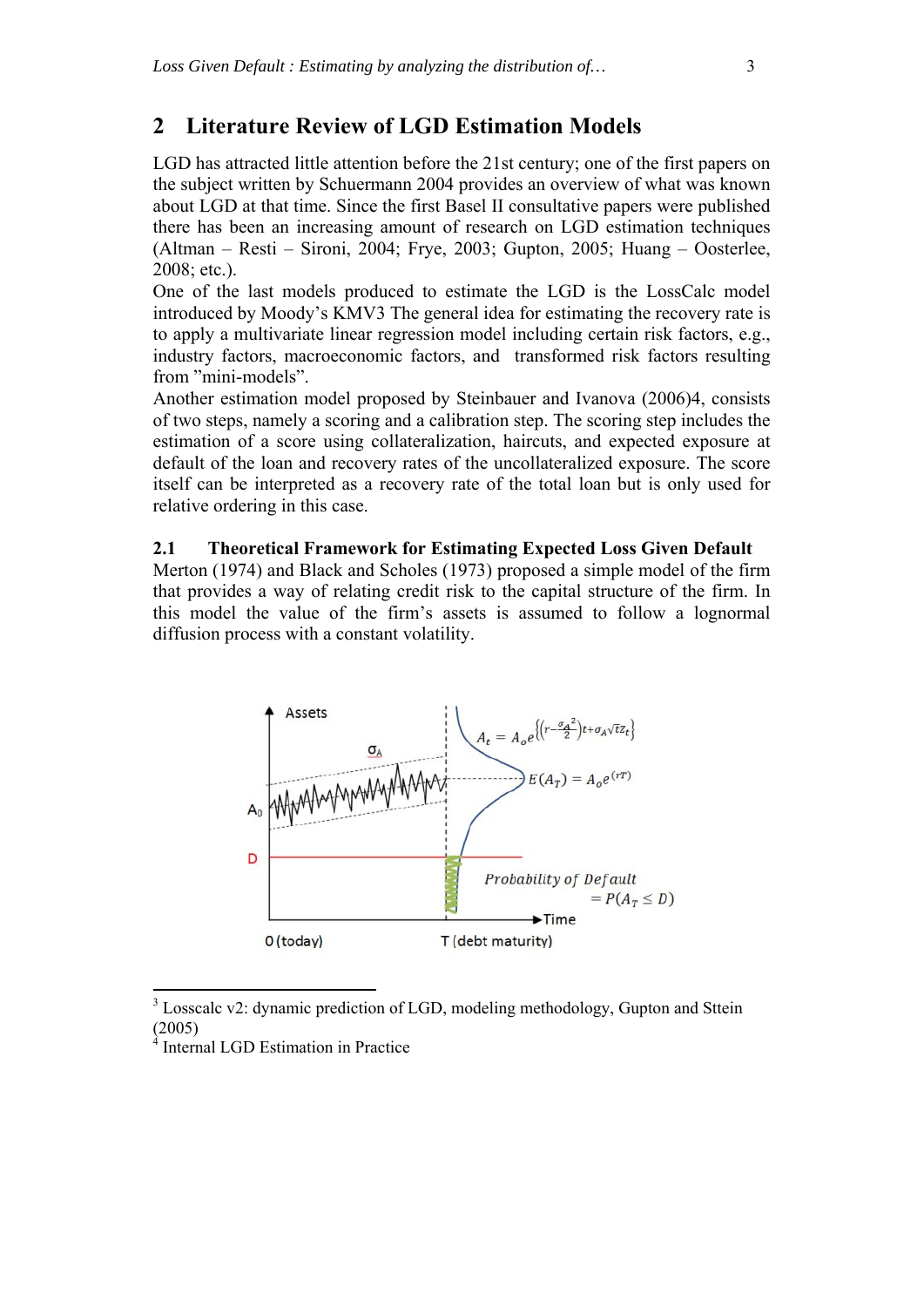$$
A_{i,t} = A_{i,0} e^{\left(\left(\mu i - \frac{\sigma i^2}{2}\right)t + \sigma i X_{i,t}\right)}
$$
(1)

$$
X_{i,t} \sim N(0,\sqrt{t})
$$
 (2)

 $X_{i,t}$  is a Wiener process with an expectation of 0 and variance t

(1) et (2) 
$$
=> ln (A_{i,t}) = ln (A_{i,0}) + ((\mu i - \frac{\sigma i^2}{2}) \cdot t + \sigma i X_{i,t})
$$
  
 $=> ln (A_{i,t}) ~ N (ln (A_{i,0}) + (\mu i - \frac{\sigma i^2}{2}) \cdot t, \sigma i \sqrt{t})$ 

So A<sub>i,t</sub> follows a lognormal distribution with parameters  $\ln(A_{i,0}) + (\mu i - \frac{\sigma i^2}{2})$ .t and  $\sigma i\sqrt{t}$  with a density function  $g(x) = \frac{1}{x} \cdot \frac{1}{b\sqrt{2\pi}} e^{-\frac{1}{2}}$  $rac{1}{2}$  $\left(\frac{\ln(x)-a}{b}\right)^2$ a =  $\ln(A_{i,0}) + |\mu - \mu|$ σi ଶ  $\left(\frac{1}{2}\right)$ . t et b =  $\sigma i\sqrt{t}$ 

It is possible to calculate and expectation of 
$$
A_{i,t}
$$
 according to the log normal

distribution 
$$
\mu_{A_{i,t}} = E(A_{i,t}) = e^{\ln(A_{i,0}) + (\mu i - \frac{\sigma i^2}{2})t + \sigma i^2 \frac{t}{2}}
$$
  
So  $\mu_{A_{i,t}} = A_{i,0}.e^{\mu i.t}$ 

As the variance

$$
\sigma_{A_{i,t}}^{2} = e^{2(a+b^{2})} \cdot \left(\frac{e^{b^{2}} - 1}{e^{b^{2}}}\right)
$$
\n
$$
= e^{2\left(\ln(A_{i,0}) + \left(\mu i - \frac{\sigma i^{2}}{2}\right)t + \sigma i^{2} \cdot t\right)} \cdot \left(\frac{e^{\sigma i^{2} \cdot t} - 1}{e^{\sigma i^{2} \cdot t}}\right)
$$
\n
$$
= e^{2\ln(A_{i,0}) + 2\mu i \cdot t + \sigma i^{2} \cdot t} \cdot \left(\frac{e^{\sigma i^{2} \cdot t} - 1}{e^{\sigma i^{2} \cdot t}}\right)
$$
\n
$$
\sigma_{A_{i,t}}^{2} = A_{i,0}^{2} e^{2\mu i \cdot t} \cdot \left(e^{\sigma i^{2} \cdot t} - 1\right)
$$

Calculation of the minimum value of the asset  $A_i$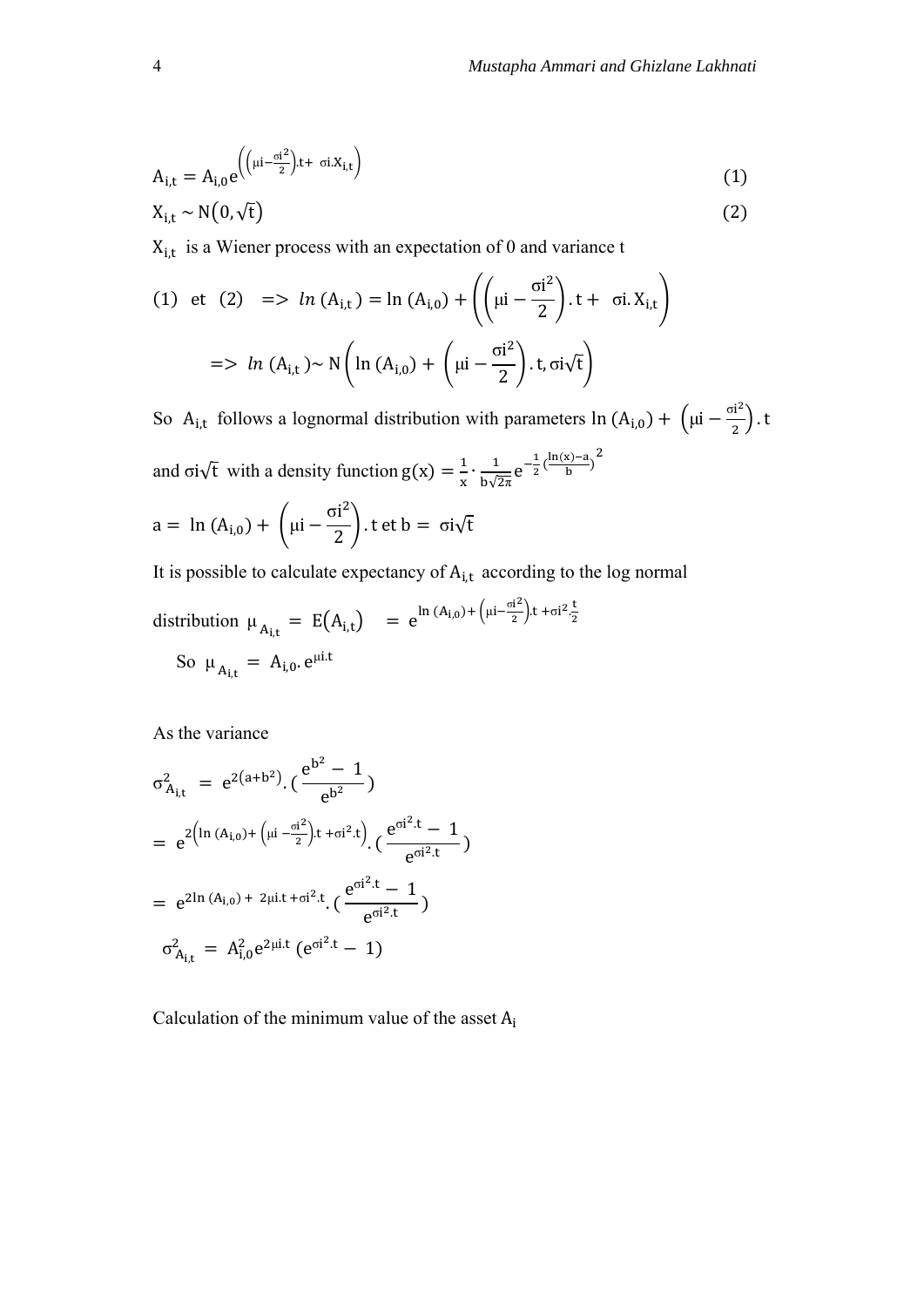We have 
$$
\ln (A_{i,t}) \sim N \left( \ln (A_{i,0}) + \left( \mu i - \frac{\sigma i^2}{2} \right) \cdot t, \sigma i \sqrt{t} \right)
$$
  
\nFor a fixed probability  $\alpha$ , we define  $\text{Min}_{\alpha}$  by  $P(\ln (A_{i,t}) < \text{Min}_{\alpha}) = \alpha$   
\n $\Rightarrow P\left( \frac{\ln(A_{i,t}) - \ln(A_{i,0}) - \left( \mu i - \frac{\sigma i^2}{2} \right) \cdot t}{\sigma i \sqrt{t}} \right) \le \frac{\text{Min}_{\alpha} - \ln(A_{i,0}) - \left( \mu i - \frac{\sigma i^2}{2} \right) \cdot t}{\sigma i \sqrt{t}} \right) = \alpha$   
\n $\Rightarrow \text{Min}_{\ln(A_{i,t}),\alpha} = \ln (A_{i,0}) + \left( \mu i - \frac{\sigma i^2}{2} \right) \cdot t + \sigma i \sqrt{t} \cdot N^{-1}(\alpha)$   
\n $\Rightarrow \text{Min}_{A_{i,t},\alpha} = e^{\ln(A_{i,0}) + \left( \mu i - \frac{\sigma i^2}{2} \right) \cdot t + \sigma i \sqrt{t} \cdot N^{-1}(\alpha)}$   
\n $\Rightarrow \text{Min}_{A_{i,t},\alpha} = e^{\ln(A_{i,0}) + \left( \mu i - \frac{\sigma i^2}{2} \right) \cdot t + \sigma i \sqrt{t} \cdot N^{-1}(\alpha)}$ 

In the fact that

$$
t = \frac{n}{T} \quad \text{And} \quad n = 1 \dots T
$$

In the maturity  $n = T$ 





The formula (3) is very useful for financial calculations under the minimum value that could reach the asset Ai at any time t, specifically at maturity T, which can be regarded as a VaR according to a previously specified risk level.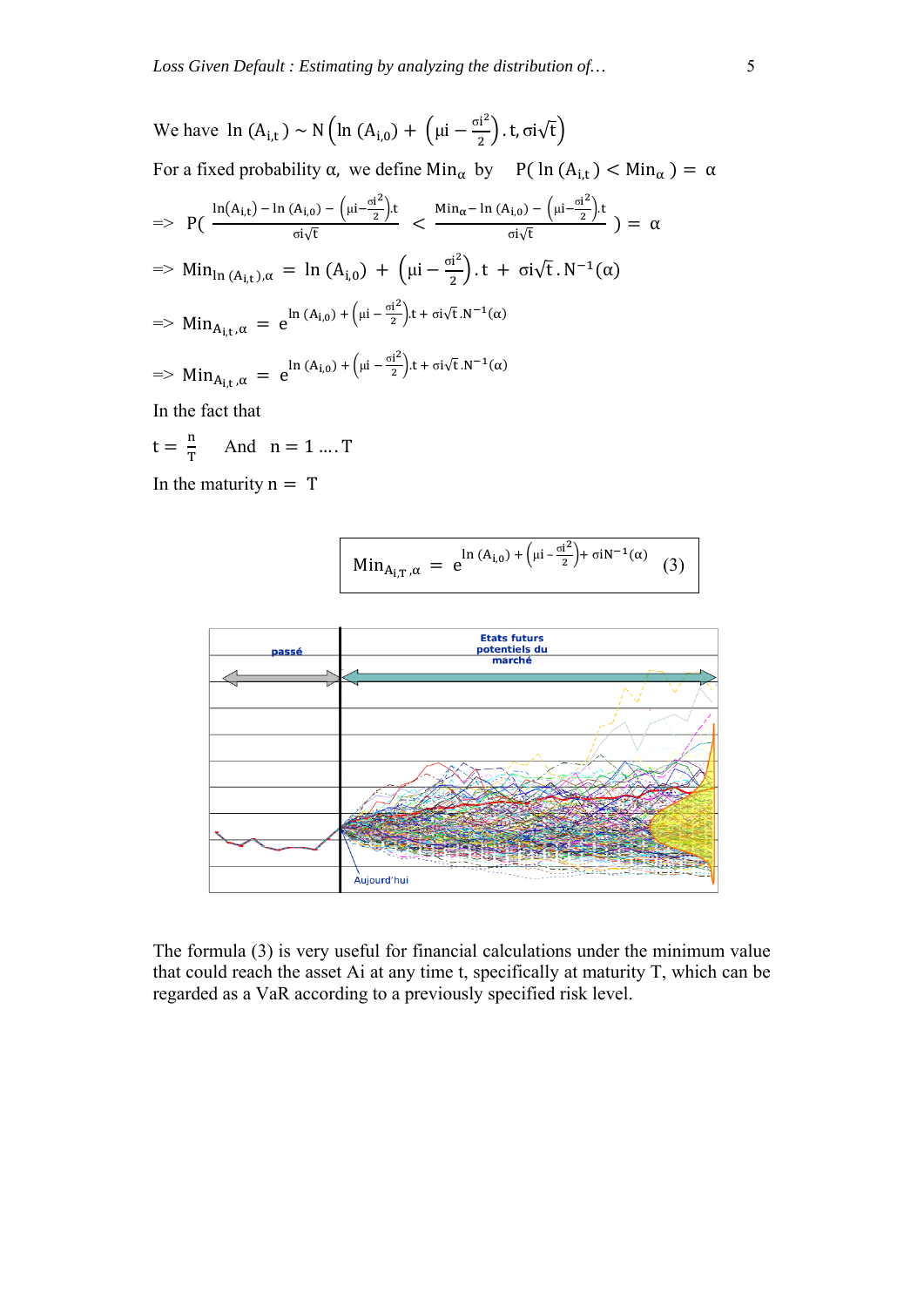#### **2.2 Estimated loss rate (LGD)**

LGD is calculated in various ways, but the most popular is 'Gross' LGD, where total losses are divided by exposure at default (EAD). An alternate method is to divide losses by the unsecured portion of a credit line (where security covers a portion of EAD. This is known as 'Blanco' LGD. If the collateral value is zero in the last case then Blanco LGD is equivalent to Gross LGD. A variety of statistical methods may be applied.

In this article, the rate of LGD will be calculated according to the minimum value With the formula (3), we can already get an idea of the impairment of financial assets over time (t), which is essential to calculate the rate of percentage loss of the initial value of a financial asset.

In this section, a development of the formula (3) will be established by calculating loss rates (LGD) that could represent a financial asset.

The chart below revealed two losses of asset  $A_{i,t}$ , an average loss and other unexpected with a level of risk  $\alpha$ .



With  $\alpha$  lower level of risk, it is possible to calculate an unexpected loss as in the previous section. This loss will be used to determine the unexpected loss rate with the use of the initial value of the asset A as:

$$
LGD_{A_{i,t},\alpha} = \frac{A_{i,0} - Min_{A_{i,t}\alpha}}{A_{i,0}}
$$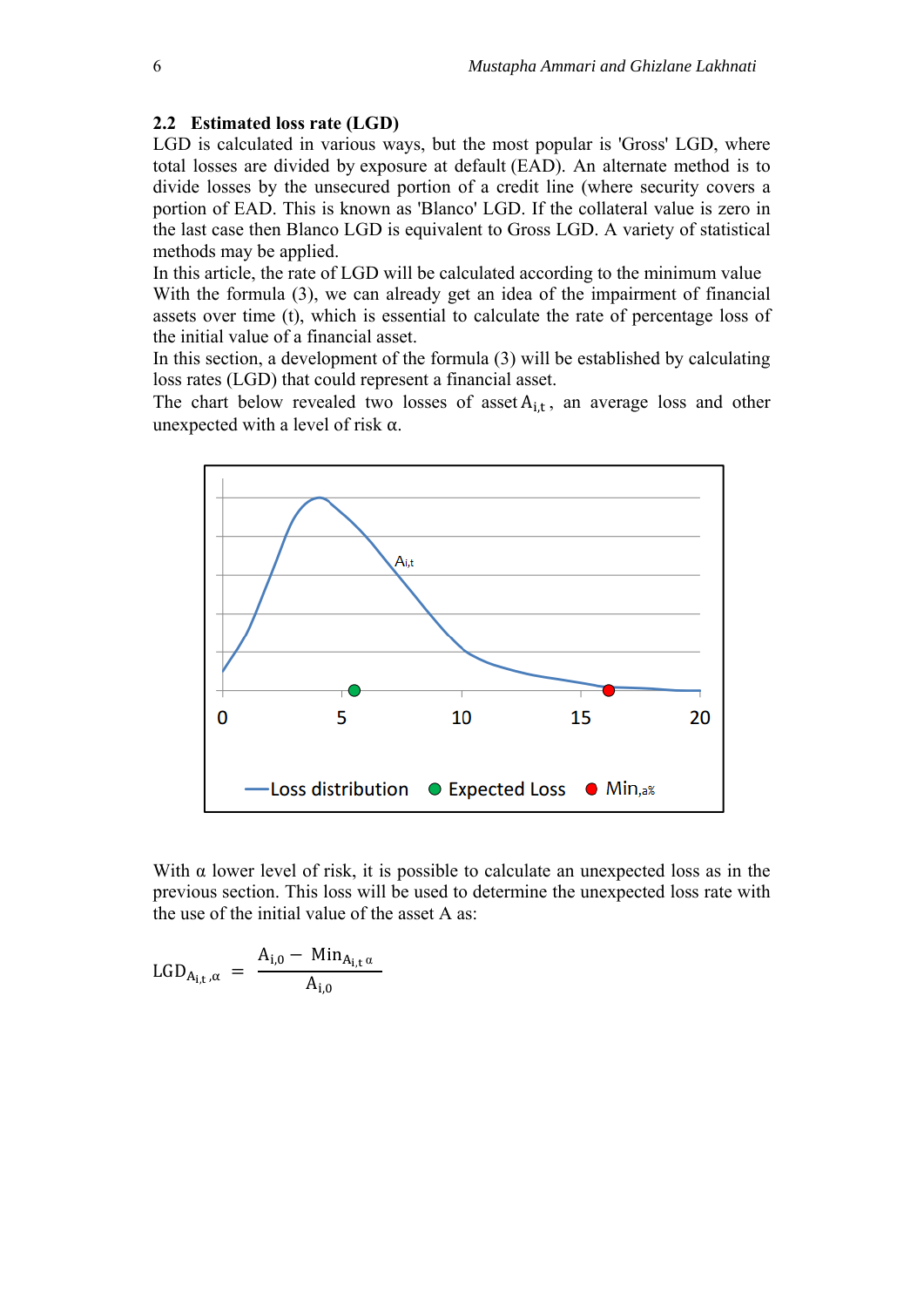$$
LGD_{A_{i,t},\alpha} = 1 - \frac{e^{\ln (A_{i,0}) + (\mu i - \frac{\sigma i^2}{2})t + \sigma i \sqrt{t} \cdot N^{-1}(\alpha)}}{A_{i,0}}
$$
  
\n
$$
LGD_{A_{i,t},\alpha} = 1 - e^{(\mu i - \frac{\sigma i^2}{2})t + \sigma i \cdot \sqrt{t} \cdot N^{-1}(\alpha)}
$$
  
\nWith  $t = \frac{n}{T}$  And  $n = 1 ... T$   
\n
$$
En n = T \Rightarrow t = 1
$$
  
\n
$$
LGD_{A_{i,T},\alpha} = 1 - e^{(\mu i - \frac{\sigma i^2}{2}) + \sigma i \cdot N^{-1}(\alpha)} \quad (4)
$$

#### **a. Case of a Single Asset Ai**

When 
$$
t = T
$$
  $LGD_{\alpha} = 1 - e^{N^{-1} \left( \left( \mu i - \frac{\sigma i^2}{2} \right) , \sigma i , \alpha \right)}$   
 $LGD_{\alpha} = 1 - e^{(\mu i - \frac{\sigma i^2}{2}) + \sigma i . \epsilon_{\alpha}}$ 

 $\varepsilon_{\alpha}$  is the risk taken on assets (standard normal distribution law)

#### **b. Case of two Assets**

$$
Min_{\,A_{i,t} \,+ A_{j,t}\,,\alpha} = e^{N^{-\, 1}\left( \ln (A_{i,0} \,+ \,A_{j,0}\,) + \,\left( w_i.\mu i + w_j.\mu j - \frac{\sigma i j^2}{2} \right)\! .t \;\; , \;\; \sigma ij \sqrt{t} \,\; , \;\; \alpha \right)}
$$

 $w_i$ , w<sub>i</sub> are weights of the assets i, j

σij<sup>2</sup> = w<sub>i</sub><sup>2</sup>. σi<sup>2</sup> + 2 \* ρ. w<sub>i</sub>. w<sub>j</sub>σi. σj+ w<sub>j</sub><sup>2</sup>σj<sup>2</sup> And ρ is the correlation between A<sub>i,t</sub> and  $A_{i,t}$ 

$$
LGD_{A_i + A_j, \alpha} = 1 - e^{\left(w_i, \mu i + w_j, \mu j - \frac{\sigma i j^2}{2}\right) + \sigma i j. \epsilon_{\alpha}}
$$
(5)

#### **c. Case of several credit portfolio as well**

$$
LGD_{\Sigma_{i=1}^p A_{i,T}}, \ \alpha = 1 - e^{\Sigma_{i=1}^p \left(w_i \mu i - \frac{R}{2}\right) + \sqrt{R} \varepsilon_\alpha} \tag{6}
$$

Such as R =  $t_W$ .  $\Sigma$  w and  $\Sigma$  i is the variance covariance matrix of the assets and  $w_i$  is the weight of the asset i

With the presence of several assets (credits) in the bank's portfolio, it could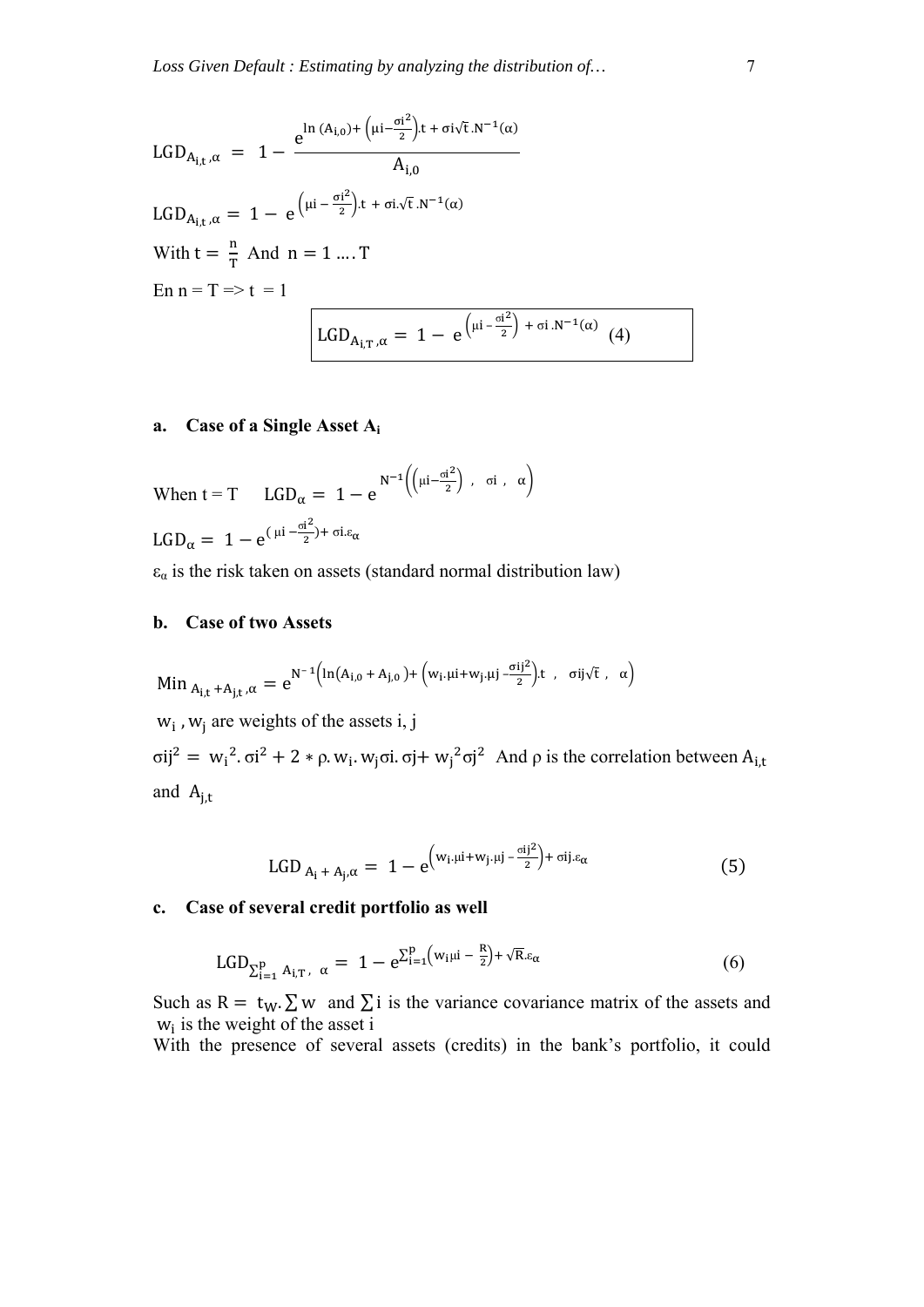establish the correlation of assets to minimize LGD shown with this correlation. The average of LGD is less than the calculated LGD overall portfolio (diversification principle).

## **Main Results**

#### **2.3 Illustration of the calculation of the minimum value and the LGD**

#### **2.3.1 Case of a single Asset**

Taking the formula:  $Min_{A_{i,t},\alpha} = e$  $N^{-1}$ (ln (A<sub>i,0</sub>) + (μi- $\frac{\sigma i^2}{2}$ ) t, σi  $\sqrt{t}$ , α)

| Company           | Year           | Sales (MAD) | <b>Assets (MAD)</b> | Rate of return |  |  |  |
|-------------------|----------------|-------------|---------------------|----------------|--|--|--|
|                   | 1              | 17 500 000  | 7 000 000           |                |  |  |  |
|                   | $\overline{2}$ | 16 250 000  | 6 500 000           | $-7.1\%$       |  |  |  |
| C <sub>1</sub>    | 3              | 20 000 000  | 8 000 000           | 23,1%          |  |  |  |
|                   | $\overline{4}$ | 18 750 000  | 500 000<br>7        | $-6,3%$        |  |  |  |
|                   | 5              | 22 500 000  | 9 000 000           | 20,0%          |  |  |  |
| Average return    | 7,42%          |             |                     |                |  |  |  |
| <b>Volatility</b> | <b>16,35%</b>  |             |                     |                |  |  |  |

With  $\sigma i^2 = \frac{\sum_{j=1}^{n} (\mu_{i,j} - \bar{\mu}_i)^2}{n}$  $\frac{\tau_{1,j} - \tau_{1,j}}{n}$  and  $\bar{\mu}_i =$  $\Sigma_{j=1}^n \mu_{i,j}$ ୬ σi = 16,35% and  $\bar{\mu}_i = 7,42\%$ 

We would calculate Min  $_{A_i,t,\alpha}$  with  $\alpha = 1\%$  as a risk level from the fifth year, posing  $A_{i,0} = 9.000.000$  Dhs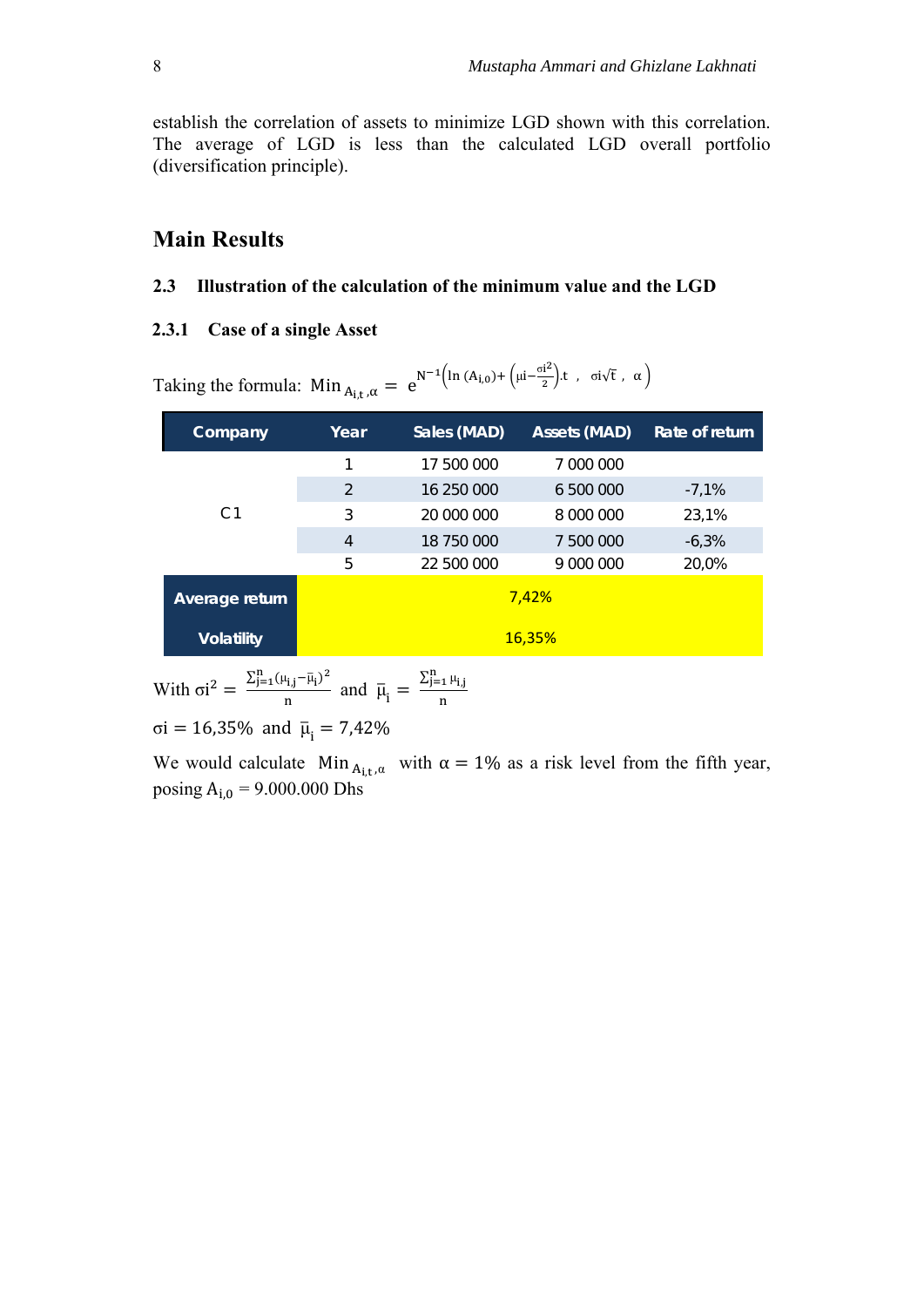

The chart above shows the distribution of asset Ai,t versus t, with  $T = 1.000$ according to a number of simulations, the final value of Min  $_{A_{1}T,1\%}$  = 6,538,538 MAD with  $LGD_{1%} = 27.35\%$  which is equivalent to the A<sub>i</sub> loss percentage.

#### **2.3.2 Case of two Assets**  $A_i$  **and**  $A_i$

| Company        | Year | Sales (MAD) | Assets (MAD) | Rate of<br>return | Average<br>return | <b>Volatility</b> | <b>Assets</b><br>correlation |
|----------------|------|-------------|--------------|-------------------|-------------------|-------------------|------------------------------|
|                |      | 17 500 000  | 7 000 000    |                   |                   |                   |                              |
|                | 2    | 16 250 000  | 6 500 000    | $-7%$             |                   |                   |                              |
| C <sub>1</sub> | 3    | 20 000 000  | 8 000 000    | 23%               | 7.42%             | <b>16,35%</b>     |                              |
|                | 4    | 18 750 000  | 7 500 000    | -6%               |                   |                   |                              |
|                | 5    | 22 500 000  | 9 000 000    | 20%               |                   |                   | $-59%$                       |
|                |      | 22 500 000  | 9 000 000    |                   |                   |                   |                              |
|                | 2    | 23 750 000  | 9 500 000    | 6%                |                   |                   |                              |
| C <sub>2</sub> | 3    | 21 250 000  | 8 500 000    | $-11%$            | <b>15,84%</b>     | 26.94%            |                              |
|                | 4    | 32 500 000  | 13 000 000   | 53%               |                   |                   |                              |
|                | 5    | 37 500 000  | 15 000 000   | 15%               |                   |                   |                              |

In this case, we have:

$$
LGD_{A_i + A_j, 1\%} = 1 - e^{\left(w_i, \mu i + w_j, \mu j - \frac{\sigma ij^2}{2}\right) + \sigma ij \cdot \varepsilon_1 \cdot \varepsilon_2}
$$

With 
$$
\sigma i j^2 = w_i^2 \cdot \sigma i^2 + 2 * \rho \cdot w_i \cdot w_j \sigma i \cdot \sigma j + w_j^2 \sigma j^2
$$
  
\n $A_{i,0} = 9.000.000 \text{ } \mu i = 7,42 \text{ % and } \sigma i = 16,35\text{ % } w_i = 0,38$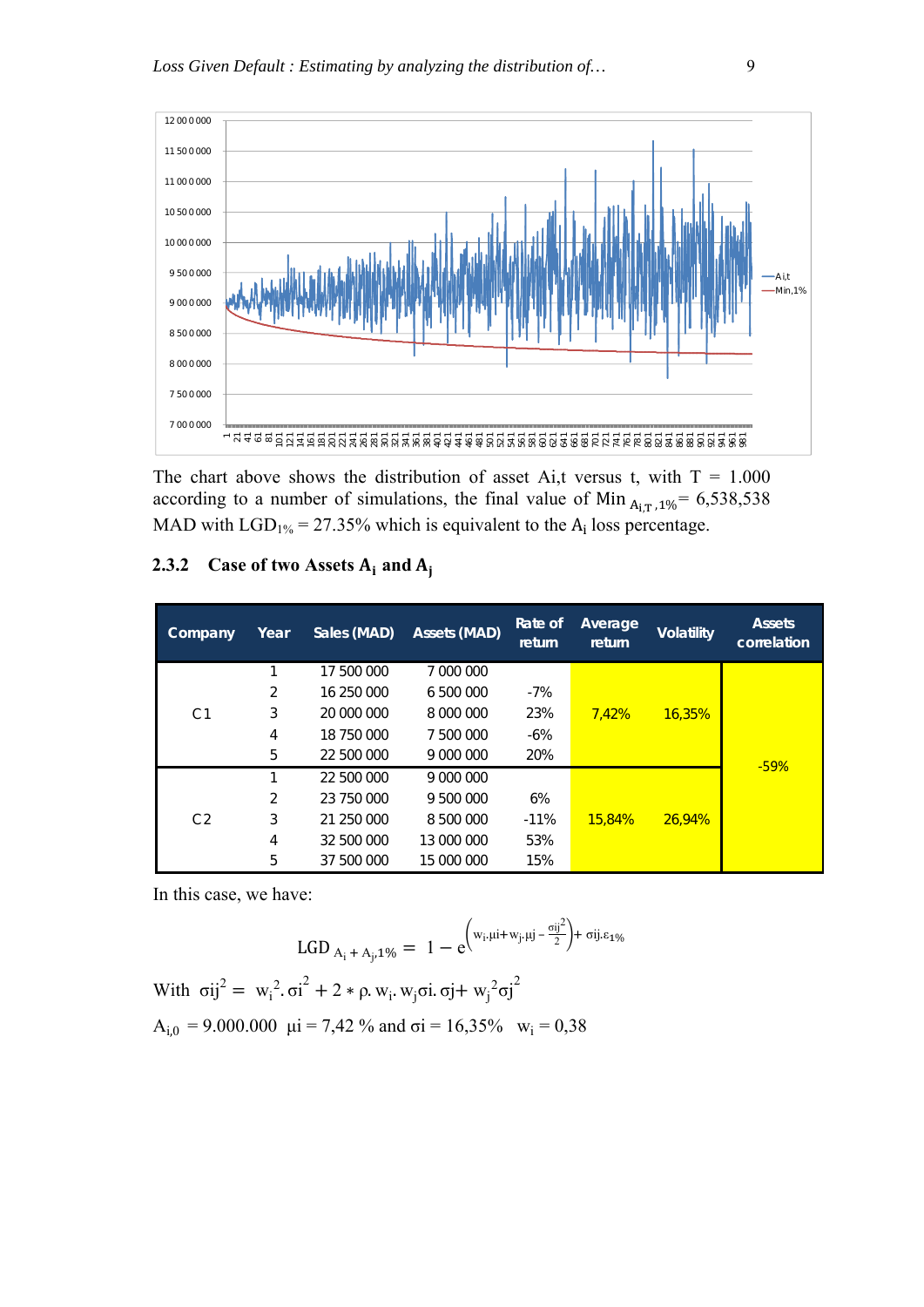$A_{i,0} = 15.000.000 \text{ } \mu i = 15,84 \% \text{ and } \sigma i = 26,94% \text{ } w_i = 0,62$ Asset correlation  $\rho = -59\%$  $\sigma$ ij = 14,14 % So :  $\sin A_{iT}$ ,  $1\%$  = 6.538.453 Dhs  $\sin A_{iT}$ ,  $1\%$  = 9.056.148 Dhs LGD  $_{A_{i,T},1\%}$  = 26.37 % LGD  $_{A_{i,T},1\%}$  = 37.39 %  $\text{Min}_{\text{A}_{i} \text{T},1\%}$  +  $\text{Min}_{\text{A}_{i} \text{T},1\%}$  = 15.594.601 LGD  $_{A_{i,T}}$  et  $_{A_{i,T},1\%}$  (separated calculation of LGD  $_{A_{i,T}}$  and LGD  $_{A_{i,T}}$ ) = 35,02% And  $Min_{A_{i,T} + A_{i,T},1\%}$  = 19.080.004 Dhs LGD  $_{A_i}$ <sub>T</sub> +  $_{A_i}$ <sub>T</sub>,1% (calculated according to the formula (5)) = 20,50 %

### **2.3.3** Calculations over the two separated Assets  $A_i$  and  $A_j$

In this section an illustration was executed according to the developed model to demonstrate its utility in predicting risk related to depreciation in the value of assets of companies that could represent a risk to the bank.

It should be noted that with the developed model, a simulation was performed on 1.000 daily variations to calculate the minimum value for the two assets Ai and Aj The loss rate LGD was calculated using the formula (5).

Among the results of this section:

The minimum value of the two assets separately calculated is less than the diversification hypothesis to show that the developed model takes into consideration the correlation of assets which makes the difference in the value of LGD;

It is observed that the LGD  $_{A_i} + _{A_i} + _{B_i}$  of the two assets is less than both LGD  $_{A_i, T_i}$ , 1% and LGD  $_{A_i, T_i}$ , 1% separated, this is due to the diversification effect and primarily to the negative correlation between the two assets.

#### **2.4 Backtesting of the calculated minimum value**

The two graphs below show two simulations of the assets distribution in two Ai risk levels 1% and 5%,  $T = 1000$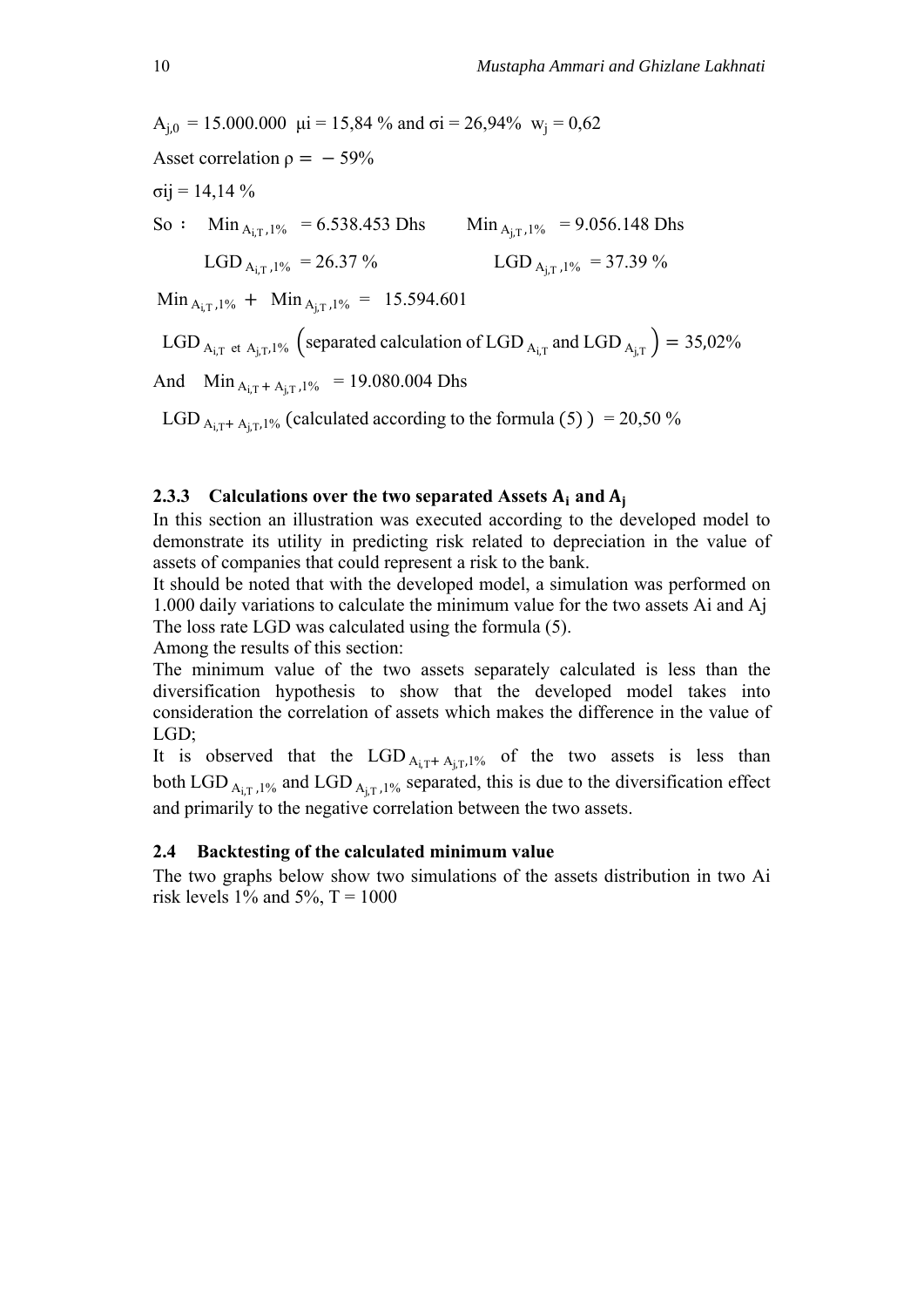

Chart 1: calculation of Min (Ai),  $\alpha = 1\%$ 



Chart 2: Calculation of Min (Ai),  $\alpha = 5\%$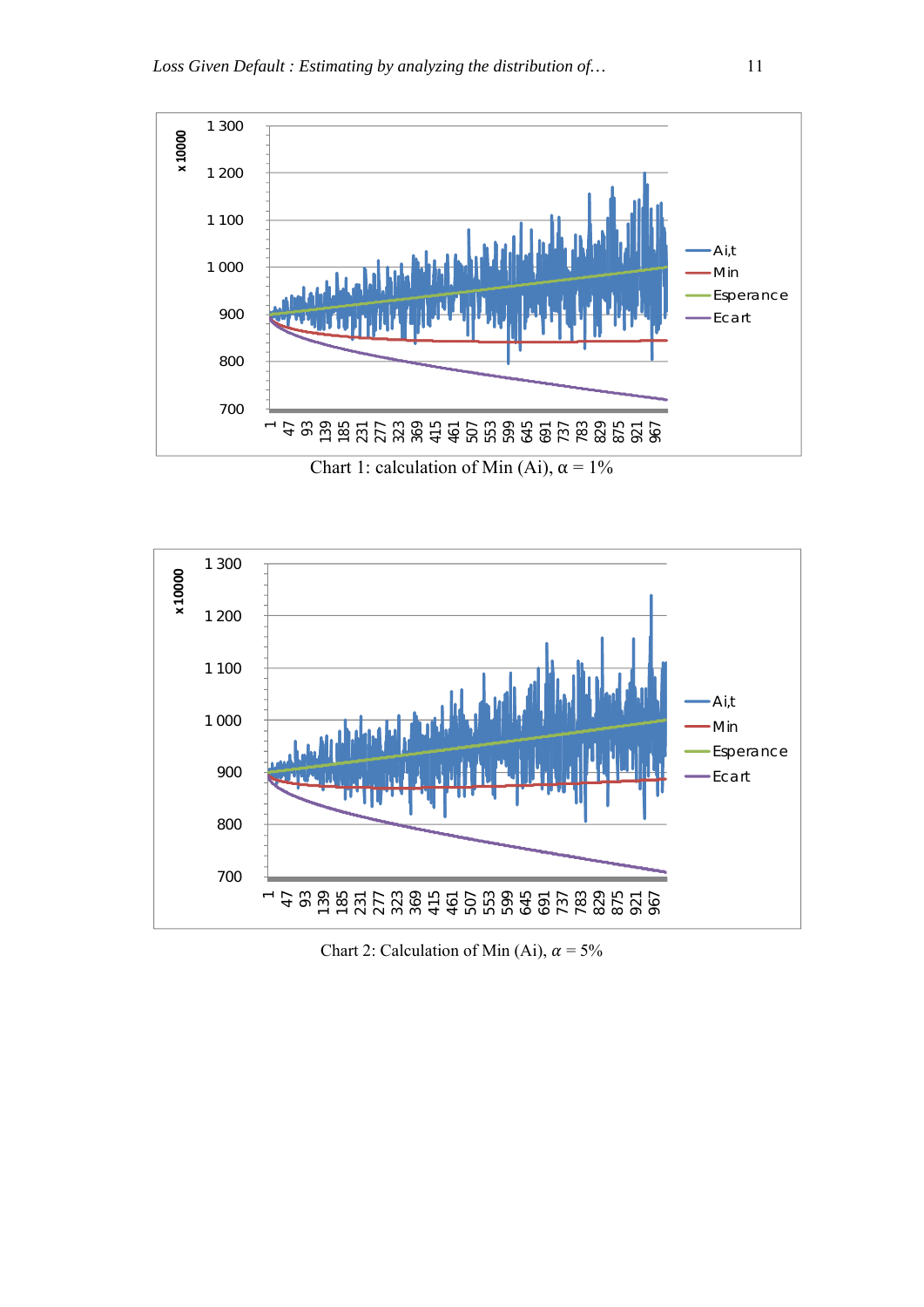|                            | <b>Number of simulation</b> |        |       |        |        |       |  |  |  |
|----------------------------|-----------------------------|--------|-------|--------|--------|-------|--|--|--|
|                            |                             | 100    |       | 1000   |        | 10000 |  |  |  |
| Confidence<br>level        | 5%                          | 1%     | 5%    | 1%     | 5%     | 1%    |  |  |  |
| The overrun<br>percentage  | 6,20%                       | 1,35%  | 5,60% | 1,15%  | 5,04%  | 0,99% |  |  |  |
| Quality of<br>significance | 76%                         | 65%    | 88%   | 85%    | 99,20% | 99%   |  |  |  |
|                            |                             | 70,50% |       | 86,50% | 99,10% |       |  |  |  |



The objective of this section is to develop a backtesting program for the developed model. It is shown that the greater the number of simulations the greater the importance of estimated power.

For 100 simulations, the exceedance rate is 6.20% for a level of risk of 5%, which is a quality of 76% significance.

For 10.000 simulations, the model becomes more significant with a quality of 99.10%, the exceedance is 5.04% for a risk of 5% and 0.99% for a 1% risk.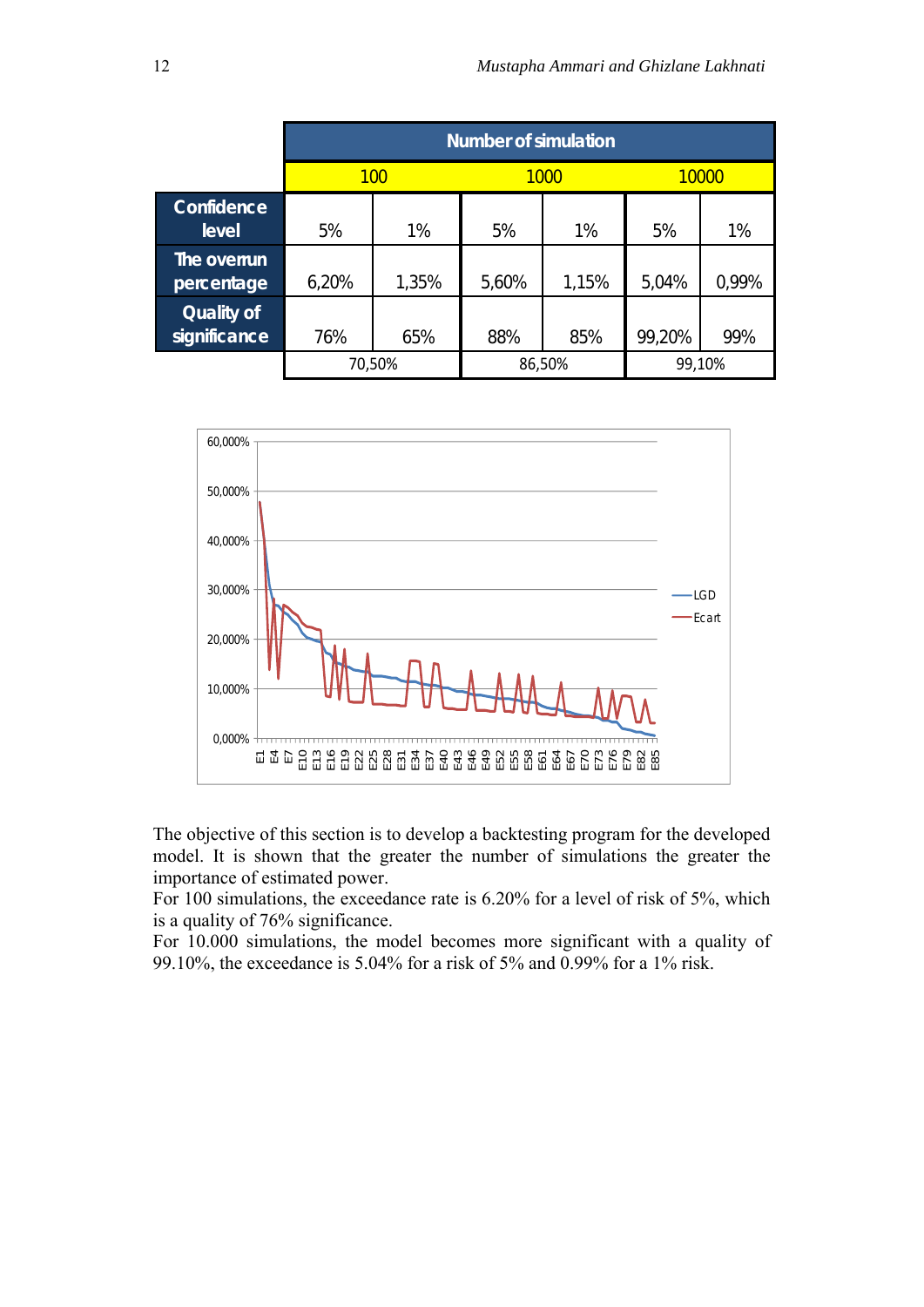### **2.5 Development of a score of LGD**

From the formula:

$$
LGD_{\alpha} = 1 - e^{\left(\mu i - \frac{\sigma i^2}{2}\right) + \sigma i.\epsilon_{\alpha}}
$$

LGD rate is between 0% and 100% in the case of total loss of assets  $A_{i,0}$ The scoring system we want to develop is giving a score between 0 and 100 according to the rate of loss:

$$
LGD_{A_i} = 0\% \implies \text{Score}_{A_i} = 100 \text{ LGD}_{A_i} = 100\% \implies \text{Score}_{A_i} = 0
$$
  

$$
\text{Score}_{A_i} = 100. (1 - \text{LGD}_{A_i}) = 100. e^{\left(\mu i - \frac{\sigma i^2}{2}\right) + \sigma i \epsilon_{\alpha}}
$$

And the goal is to build 5 score classes with 8 notations by score:

| Classe | Score     |
|--------|-----------|
| А      | 80-100    |
| R      | $60 - 80$ |
| C.     | $40-60$   |
| D      | $20 - 40$ |
| F      | $0 - 20$  |

#### **2.6 Illustration**

| <b>Entreprise</b> | <b>Actif</b> | <b>Rent N</b> | Volatilité<br>historique | $Min, 1\%$    | LGD, 1% | Score |
|-------------------|--------------|---------------|--------------------------|---------------|---------|-------|
| E1                | 2 301 000    | 57,897%       | 47,897%                  | 1 201 253     | 47,794% | 52    |
| E <sub>2</sub>    | 5 309 000    | 33.475%       | 23.475%                  | 4 180 745     | 21.252% | 79    |
| E <sub>3</sub>    | 6 979 000    | 32,745%       | 22,745%                  | 5 5 5 8 6 7 7 | 20,351% | 80    |
| E4                | 17 846 000   | 32,437%       | 22,437%                  | 14 282 259    | 19.969% | 80    |
| E <sub>5</sub>    | 138 630 000  | 32,226%       | 22,226%                  | 111 309 603   | 19,707% | 80    |
| E <sub>6</sub>    | 21 721 000   | 32.002%       | 22,002%                  | 17 500 925    | 19.429% | 81    |
| <b>E7</b>         | 644 353 000  | 1,412%        | 8,588%                   | 533 201 706   | 17,250% | 83    |
| E8                | 3 098 000    | 1.510%        | 8.490%                   | 2 572 128     | 16.975% | 83    |
| E9                | 6 367 000    | 28,782%       | 18,782%                  | 5 389 115     | 15,359% | 85    |
| E10               | 31 938 000   | 2,188%        | 7,812%                   | 27 136 712    | 15,033% | 85    |
| E11               | 2 544 000    | 28,105%       | 18,105%                  | 2 175 389     | 14,489% | 86    |
| E <sub>12</sub>   | 8 750 082    | 50,197%       | 40,197%                  | 5 2 3 7 1 5   | 40.187% | 60    |
| E13               | 2 581 590    | 2,427%        | 7,573%                   | 2 2 1 3 3 9 6 | 14,340% | 86    |
| E14               | 6 747 095    | 2,600%        | 7,400%                   | 5 813 721     | 13,834% | 86    |
| E15               | 6 635 000    | 2,645%        | 7,355%                   | 5 725 920     | 13,701% | 86    |
| E <sub>16</sub>   | 14 169 000   | 2,727%        | 7,273%                   | 12 261 873    | 13,460% | 87    |
| E17               | 3 850 000    | 27,257%       | 17,257%                  | 3 3 3 4 4 1 6 | 13,392% | 87    |
| E18               | 8778580      | 3,002%        | 6,998%                   | 7 668 134     | 12,649% | 87    |
| E <sub>19</sub>   | 8778580      | 3,002%        | 6,998%                   | 7 6 68 1 34   | 12,649% | 87    |
| E20               | 13 626 132   | 3,025%        | 6.975%                   | 11 912 043    | 12,579% | 87    |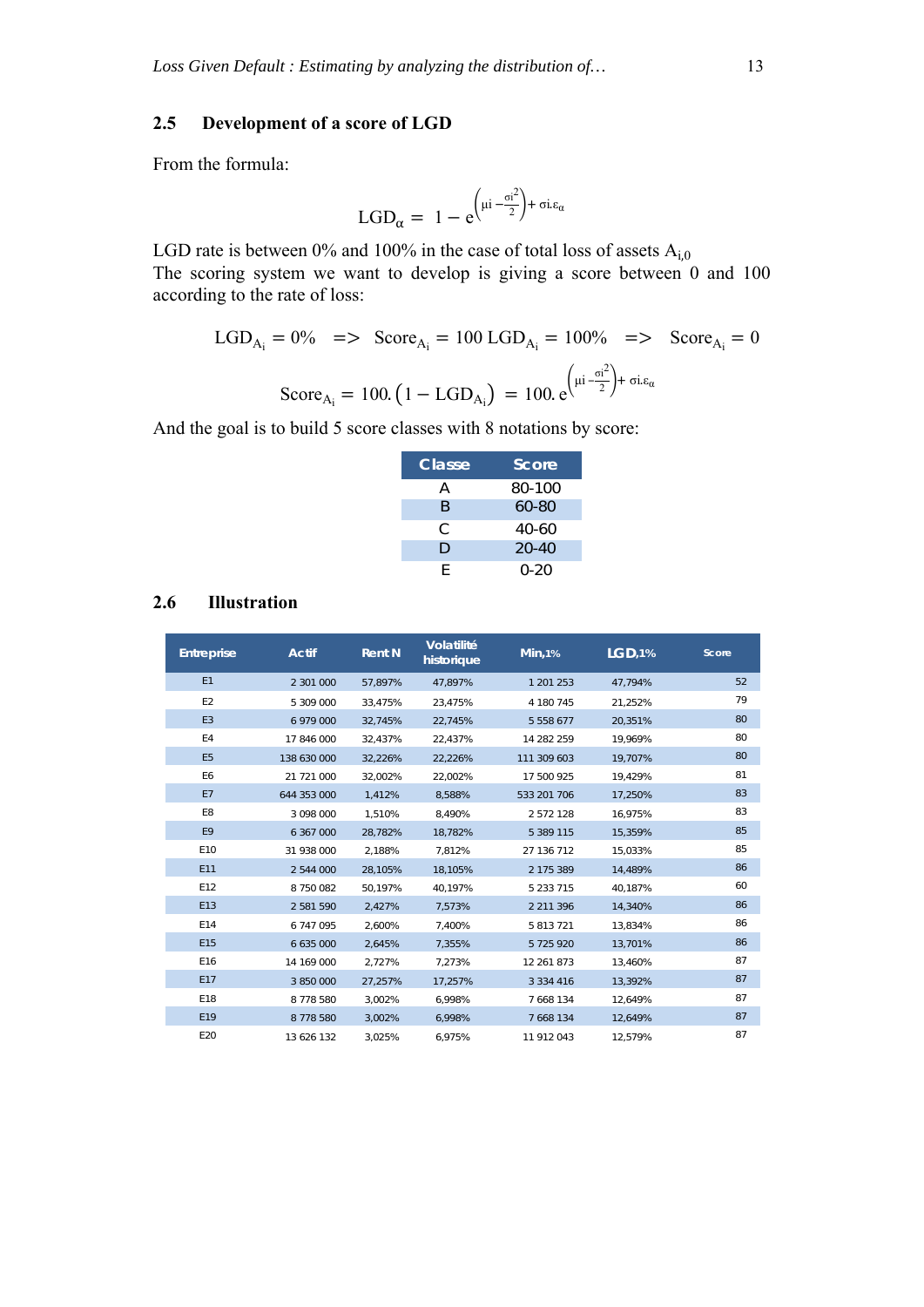### **3 Conclusion**

In this paper, a mathematical development of the Merton formula was made to calculate the LGD rates resulting in: development of a theoretical framework for measuring LGD loss rate directly related to the Merton model by using the value minimum that could have this asset to maturity at a  $\alpha$  risk level.

Among the results of this article: In the first theoretical section, a mathematical development was conducted to determine the minimum value that could have a financial asset; thereafter a second mathematical development has been performed in order to find the results concerning the loss given default LGD rate in the case of one and in addition several assets.

Note that a Backtesting program is necessary to test the estimated level of the model developed, which has shown a positive level of estimation given that the number of simulations was set at 1.000

The limitations of this article are the limited number of searches that have been done in the development of calculating the LGD and the lack of a real database to develop classes of scoring for the LGD.

Among the perspectives of this article: The developed model for the calculation of the LGD was based primarily on the principle of VaR, but VaR was always criticized, however; can demonstrate an idea of developing an LGD calculation based on CVaR mean losses beyond the VaR, as well as compare the results of both models, notably in terms of the significance of estimated power.

## **References**

- [1] E. Altman, A. Resti and A. Sironi, 2004. Default Recovery Rates in Credit Risk Modeling: A Review of the Literature and Empirical Evidence (vol. 33, pp. 183-208).
- [2] J. Frye and M. Kobs, 2012. Credit loss and systematic loss given default, Journal of Credit Risk (vol. 1, pp 1–32).
- [3] M. Greg, D. Gates and V.Lea, 2000, "Bank Loan Loss Given Default", Moody's Investors Service, Global Credit Research (**vol. 1**, pp.1-24).
- [4] O. Vasicek, 2002, the Distribution of Loan Portfolio Value (**vol. 15** pp. 160 162).
- [5] BASEL COMMITTEE ON BANKING SUPERVISION International Convergence of Capital Measurement and Capital Standards–Arevised Framework (2005b).
- [6] B. GORDYA, 1998, Comparative Anatomy of Credit Risk Models. (**Vol. 24**, pp. 1-20).
- [7] G. Gupton and M. Sttein Losscalc 2005, dynamic prediction of LGD, modeling methodology. (**Vol. 2** pp.1-20).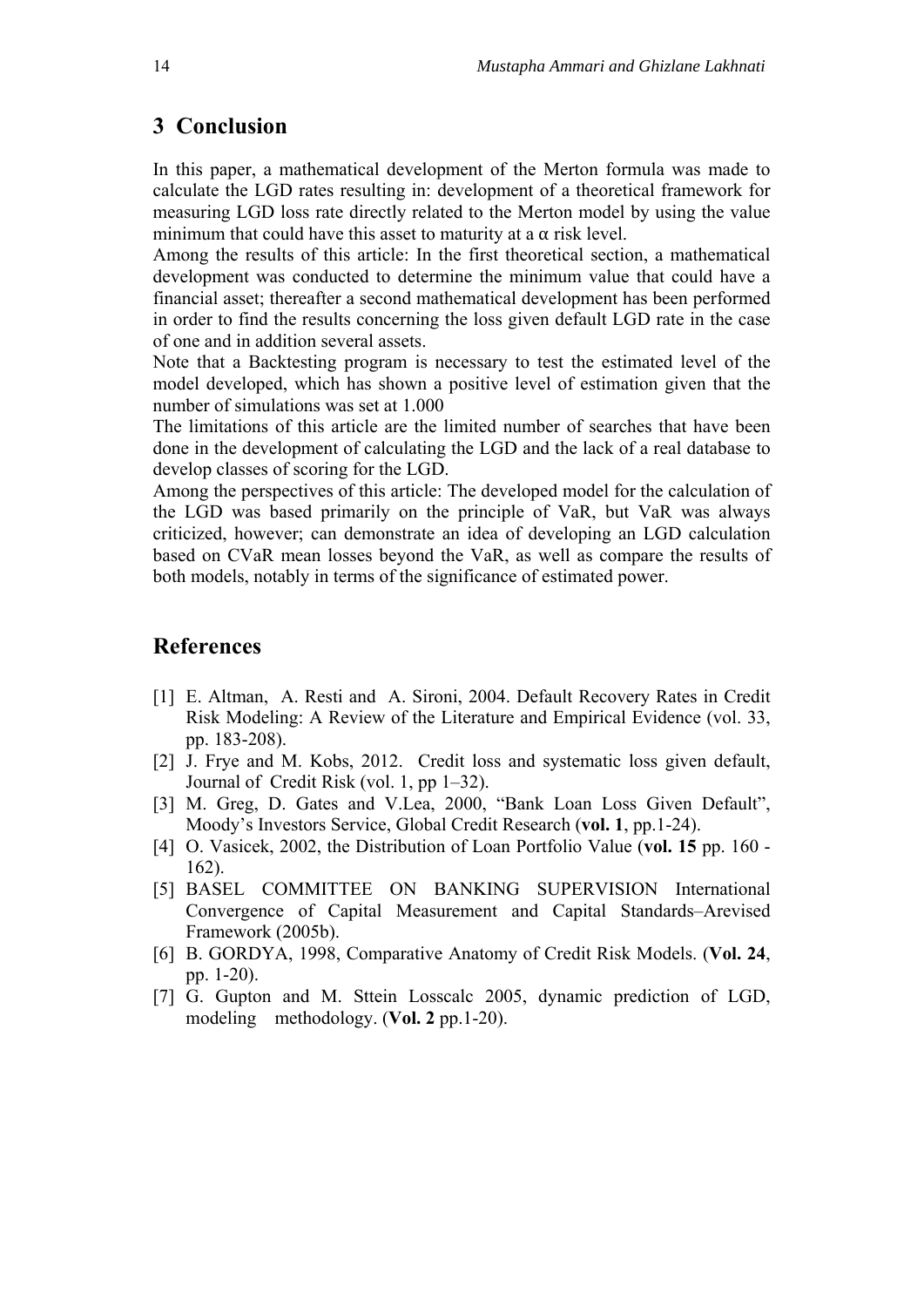- [8] R. Merton 1974, on the Pricing of Corporate Deb: the Risk Structure of Interest Rates. Journal of Finance (**Vol. 29,** pp. 449-470).
- [9] R. Merton, 1974, on the Pricing of Corporate Deb: the Risk Structure of Interest Rates. Journal of Finance. (**Vol. 29** , pp. 449-470).
- [10]L. Allen, 2003, Saunders survey of cyclical ejects in credit risk measurement models," Working. (**Vol. 1** , pp. 126).
- [11]E. Altman, A. Saunders, 2001,an Analysis and Critique of the BIS Proposal on Capital Adequacy Ratings," Journal of Banking and Finance. (**Vol. 1** pp. 25-46).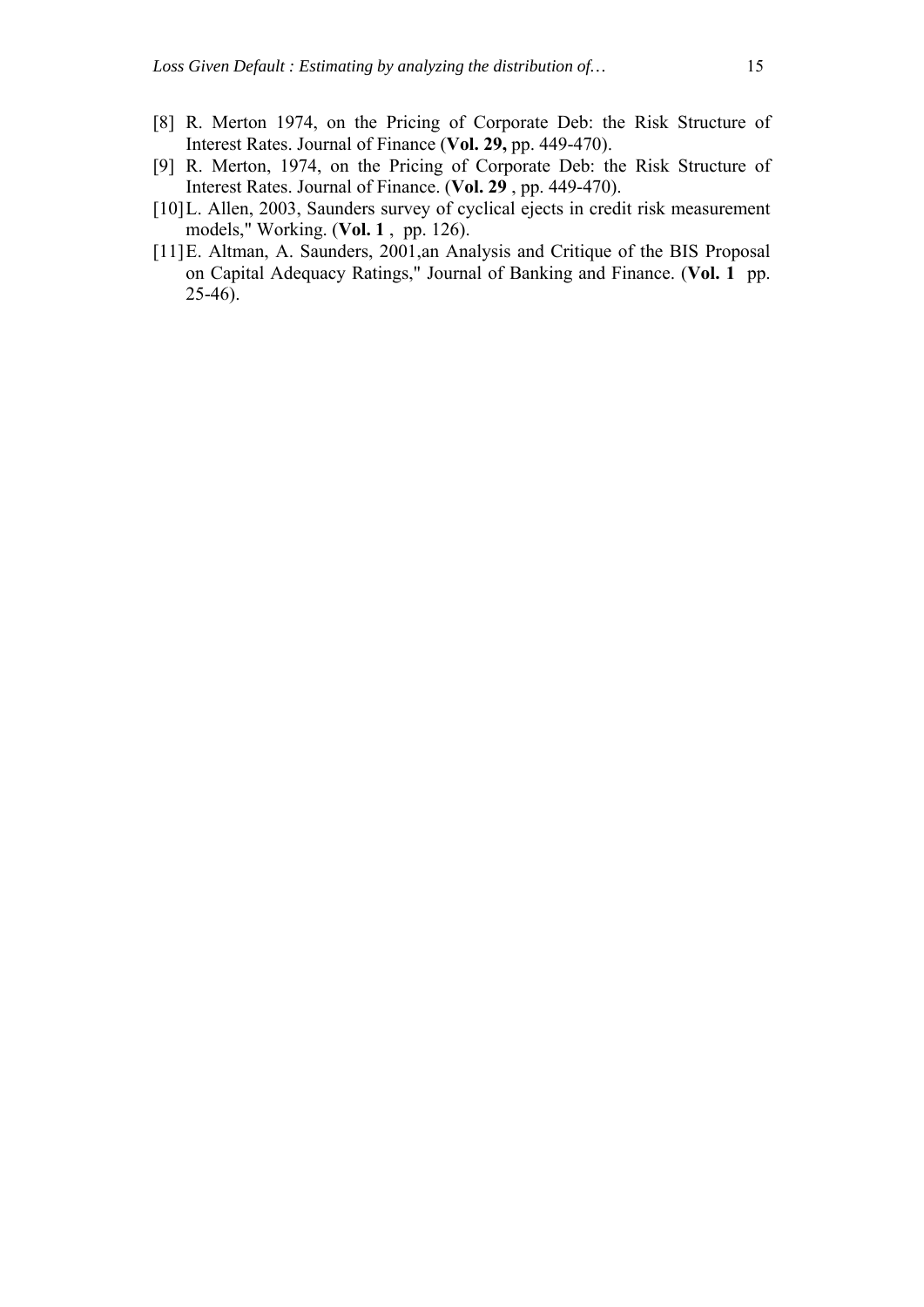## **Appendices**

Various models for LGD Calculation:

| Model         | <b>Implied LGD Function</b>                                                                                                                                                                                                                                                                                                |
|---------------|----------------------------------------------------------------------------------------------------------------------------------------------------------------------------------------------------------------------------------------------------------------------------------------------------------------------------|
| Frye-Jacobs   | $\Phi$ [ $\Phi$ <sup>-1</sup> [cDR] – k]/cDR<br>$k = LGD$ risk index = $(\Phi^{-1}[PD] - \Phi^{-1}[EL]) / \sqrt{1 - \rho}$                                                                                                                                                                                                 |
| Frye (2000)   | $1 - (\mu + \sigma q (\sqrt{1 - \rho} \Phi^{-1} [cDR] - \Phi^{-1} [PD]) / \sqrt{\rho})$<br>$\mu$ = recovery mean, $\sigma$ = recovery SD, $q$ = recovery sensitivity                                                                                                                                                       |
| Pykhtin       | $\Phi\left[\frac{-\mu/\sigma-\beta Y}{\sqrt{1-\beta^2}}\right]-Exp\left[\mu+\sigma\beta Y+\frac{\sigma^2}{2}(1-\beta^2)\right]\Phi\left[\frac{-\mu/\sigma-\beta Y}{\sqrt{1-\beta^2}}-\sigma\sqrt{1-\beta^2}\right];$<br>$Y = (\Phi^{-1}[PD] - \sqrt{1-\rho} \Phi^{-1}[cDR])/\sqrt{\rho}$                                   |
|               | $\mu$ = log recovery mean, $\sigma$ = log recovery SD, $\beta$ = recovery correlation                                                                                                                                                                                                                                      |
| <b>Tasche</b> | $\int_{-\Phi^{-1}[cDR]}^{\infty}\!\!\!\!\!\phi[z]\,Beta CDF^{-1}[\frac{\Phi\big[\sqrt{1-\rho}\;\Phi^{-1}[cDR]-\Phi^{-1}[PD]+\sqrt{1-\rho}\;z\big]-1+PD}{PD},$<br>$a = \frac{ELGD(1-v)}{n}$ , $b = \frac{(1 - ELGD)(1-v)}{n}$ dz / cDR<br>$ELGD$ = expected $LGD$ ; $v$ = fraction of maximum variance of Beta distribution |
| Giese         | $1 - a_0(1 - PD^{a_1})^{a_2}$<br>$a_1, a_2, a_3$ = values to be determined                                                                                                                                                                                                                                                 |
| Hillebrand    | $\int_0^\infty \Phi[a - \frac{bdc}{e} + \frac{bd}{e} \Phi^{-1}[cDR] - b\sqrt{1 - d^2}x] \phi[x] dx$<br>a, $b$ = parameters of cLGD in second factor; $d$ = correlation of latent factors;<br>$c = \Phi^{-1}[PD]/\sqrt{1-\rho}$ ; $e = \sqrt{\rho}/\sqrt{1-\rho}$                                                           |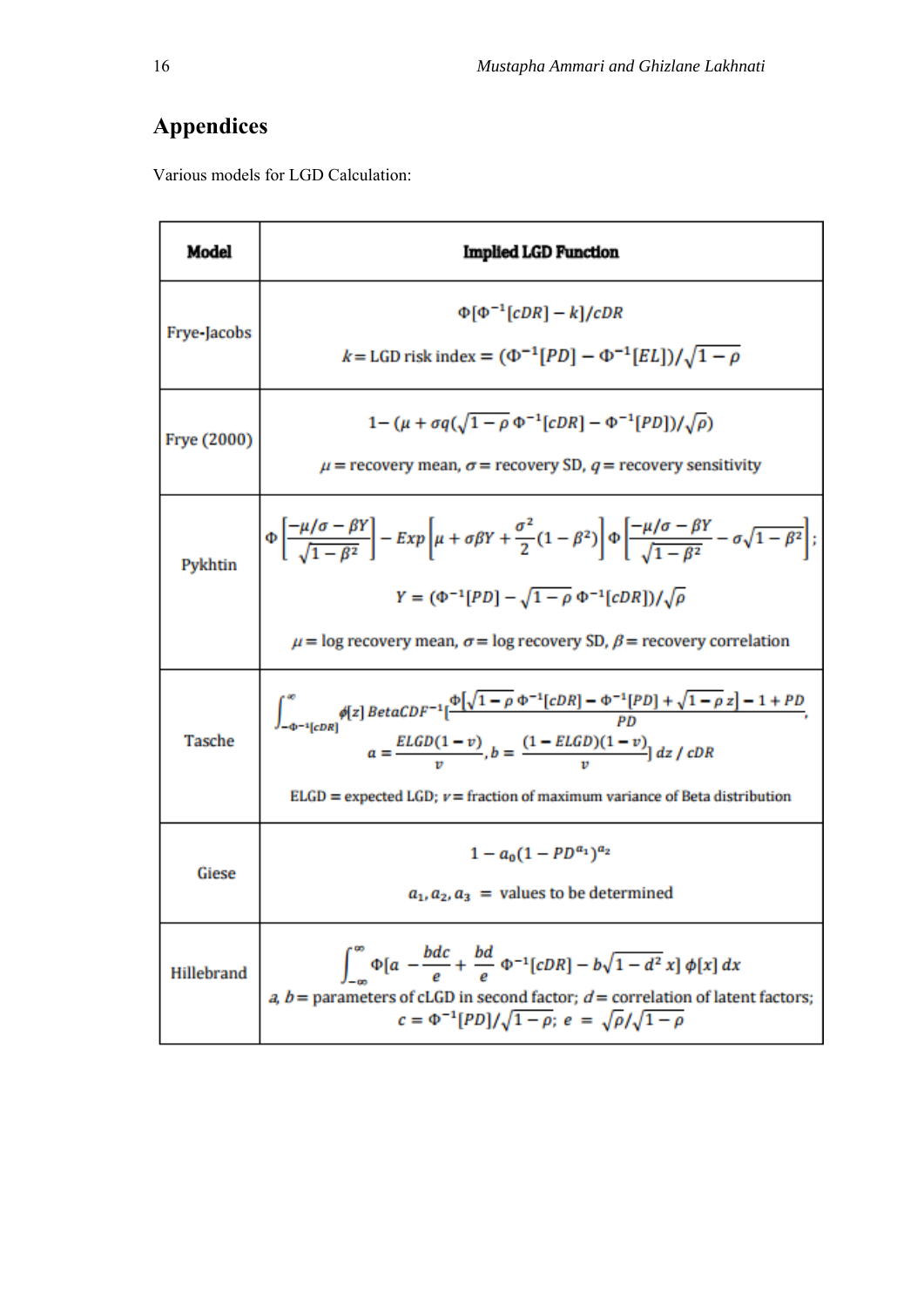## **LGD Rating companies**

| <b>Entreprise</b> | <b>Actif</b>  | <b>Rent N</b> | Volatilité<br>historique | Min, 1%       | LGD, 1% | Score |
|-------------------|---------------|---------------|--------------------------|---------------|---------|-------|
| E1                | 2 301 000     | 57,897%       | 47,897%                  | 1 201 253     | 47,794% | 52    |
| E <sub>2</sub>    | 5 309 000     | 33,475%       | 23,475%                  | 4 180 745     | 21,252% | 79    |
| E <sub>3</sub>    | 6 979 000     | 32,745%       | 22,745%                  | 5 5 5 8 6 7 7 | 20,351% | 80    |
| E4                | 17 846 000    | 32,437%       | 22,437%                  | 14 282 259    | 19,969% | 80    |
| E <sub>5</sub>    | 138 630 000   | 32,226%       | 22,226%                  | 111 309 603   | 19,707% | 80    |
| E6                | 21 721 000    | 32,002%       | 22,002%                  | 17 500 925    | 19,429% | 81    |
| E7                | 644 353 000   | 1,412%        | 8.588%                   | 533 201 706   | 17,250% | 83    |
| E8                | 3 098 000     | 1,510%        | 8,490%                   | 2 572 128     | 16,975% | 83    |
| E9                | 6 367 000     | 28,782%       | 18,782%                  | 5 389 115     | 15,359% | 85    |
| E <sub>10</sub>   | 31 938 000    | 2,188%        | 7,812%                   | 27 136 712    | 15,033% | 85    |
| E11               | 2 544 000     | 28,105%       | 18,105%                  | 2 175 389     | 14,489% | 86    |
| E12               | 8 750 082     | 50,197%       | 40,197%                  | 5 2 3 7 1 5   | 40,187% | 60    |
| E13               | 2 581 590     | 2,427%        | 7,573%                   | 2 2 1 3 9 6   | 14,340% | 86    |
| E14               | 6747095       | 2,600%        | 7,400%                   | 5 813 721     | 13,834% | 86    |
| E15               | 6 635 000     | 2,645%        | 7,355%                   | 5725920       | 13,701% | 86    |
| E16               | 14 169 000    | 2,727%        | 7,273%                   | 12 261 873    | 13,460% | 87    |
| E17               | 3 850 000     | 27,257%       | 17,257%                  | 3 3 3 4 4 1 6 | 13,392% | 87    |
| E18               | 8778580       | 3,002%        | 6,998%                   | 7 668 134     | 12,649% | 87    |
| E19               | 8778580       | 3,002%        | 6,998%                   | 7 668 134     | 12,649% | 87    |
| E20               | 13 626 132    | 3,025%        | 6,975%                   | 11 912 043    | 12,579% | 87    |
| E21               | 2 649 086     | 3,117%        | 6,883%                   | 2 3 2 3 1 0 6 | 12,305% | 88    |
| E22               | 92 981 000    | 3,149%        | 6,851%                   | 81 627 562    | 12,210% | 88    |
| E23               | 9 688 671     | $-3,888%$     | 13,888%                  | 6 681 477     | 31,038% | 69    |
| E24               | 92 981 000    | 3,149%        | 6,851%                   | 81 627 562    | 12,210% | 88    |
| E25               | 26 178 000    | 3,326%        | 6,674%                   | 23 120 108    | 11,681% | 88    |
| E26               | 27 252 000    | 3,388%        | 6,612%                   | 24 118 812    | 11,497% | 89    |
| E27               | 4 265 000     | 25,781%       | 15,781%                  | 3 776 070     | 11,464% | 89    |
| E28               | 1 004 000     | 25,766%       | 15,766%                  | 889 101       | 11,444% | 89    |
| E29               | 2 568 000     | 25,552%       | 15,552%                  | 2 2 8 1 3 4 4 | 11,163% | 89    |
| E30               | 169 045 366   | 3,604%        | 6,396%                   | 150 709 130   | 10,847% | 89    |
| E31               | 2 640 783     | 3,627%        | 6,373%                   | 2 3 5 6 2 0 5 | 10,776% | 89    |
| E32               | 9 2 3 4 3 7 6 | 25,225%       | 15,225%                  | 8 243 294     | 10,733% | 89    |
| E33               | 2 240 000     | 25,042%       | 15,042%                  | 2 005 007     | 10,491% | 90    |
| E34               | 5 321 000     | 38,304%       | 28,304%                  | 3 881 427     | 27,055% | 73    |
| E35               | 100 712 000   | 3,791%        | 6,209%                   | 90 360 692    | 10,278% | 90    |
| E36               | 36 554 332    | 3,847%        | 6,153%                   | 32 859 397    | 10,108% | 90    |
| E37               | 2 109 000     | 3,914%        | 6,086%                   | 1 900 138     | 9,903%  | 90    |
| E38               | 6 448 193     | 4,033%        | 5,967%                   | 5 832 965     | 9,541%  | 90    |
| E39               | 41 881 036    | 4,067%        | 5,933%                   | 37 929 680    | 9,435%  | 91    |
| E40               | 10 957 000    | 4,115%        | 5,885%                   | 9 939 229     | 9,289%  | 91    |